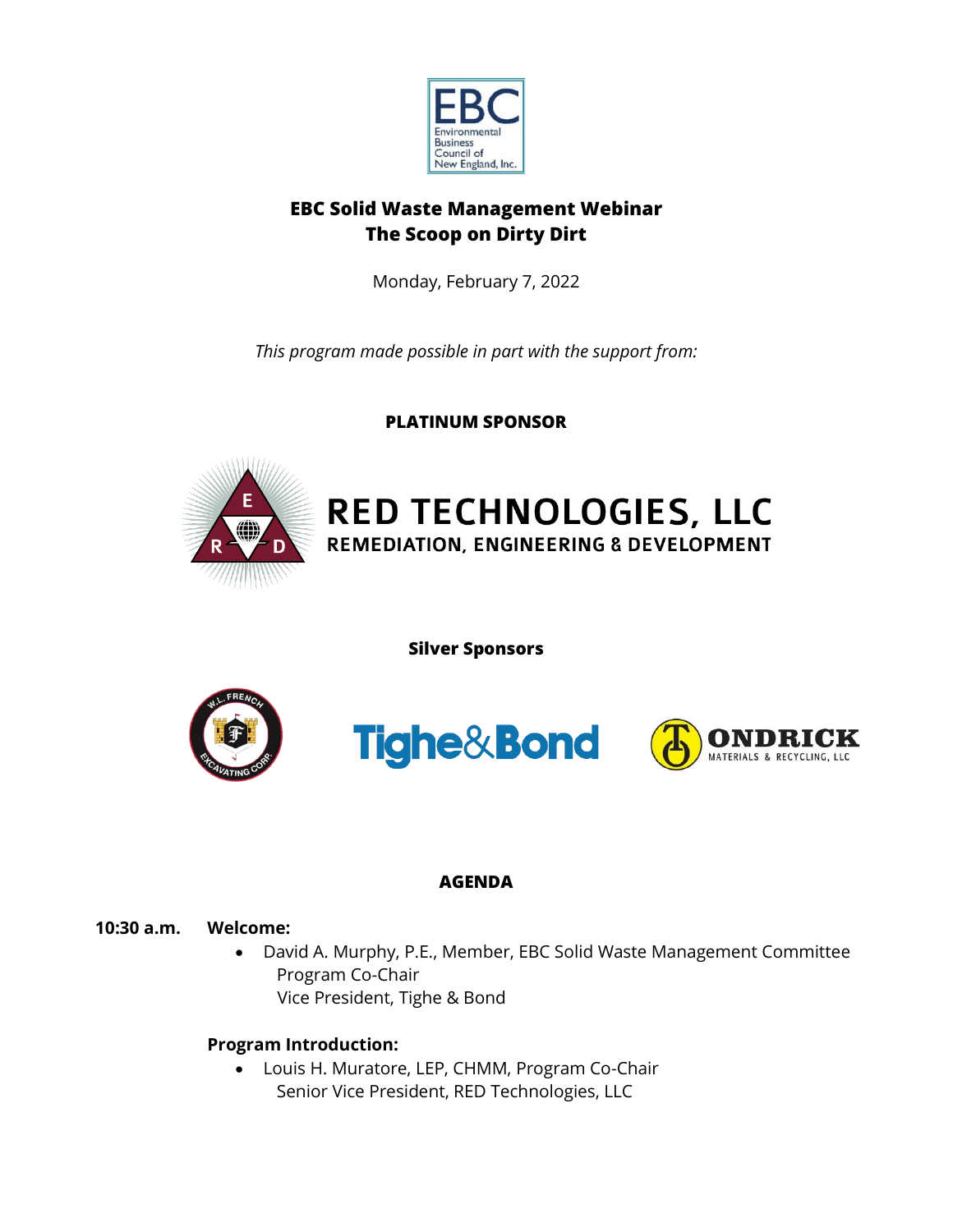### **10:45 a.m. Perspectives from the Panel**

- Mark Barnes, Vice President, RED Technologies, LLC
- Jim Belcastro, CHMM, Senior Account Executive, Waste Solutions US Ecology
- Bryan Dexter, Environmental Sales Account Manager Ondrick Materials & Recycling, LLC
- Lisa French Kelley, Principal, W. L. French Excavating Corporation
- Scott Miller, Regional General Manager, Clean Earth, Inc.
- Patrick Milmoe, Industrial Account Manager, Waste Management

## **11:15 a.m. Moderated Discussion**

### **Moderators:**

- David A. Murphy, Tighe & Bond
- Louis H. Muratore, RED Technologies, LLC

## **Panelists:**

- Mark Barnes, RED Technologies, LLC
- Jim Belcastro, US Ecology
- Bryan Dexter, Ondrick Materials & Recycling, LLC
- Lisa French Kelley, W. L. French Excavating Corporation
- Scott Miller, Clean Earth, Inc.
- Patrick Milmoe, Waste Management

## **12:00 p.m. Adjourn**

#### **PROGRAM CHAIRS**

**Louis H. Muratore,** LEP, CHMM, Senior Vice President Environmental Division Manager RED Technologies, LLC 209 Pickering Street, Portland, CT 06480 860.342.1022 ext.220 | lmuratore@redtechllc.com

Mr. Muratore is a Licensed Environmental Professional and Certified Hazardous Materials Manager with over 25 years of experience within the environmental industry. Mr. Muratore joined RED Technologies, LLC in 2012 and is the Senior Vice President and Environmental Division Manager responsible for managing environmental projects focused on remediation and contributing to the daily operations, permitting, and compliance of the REDTECH Intermodal Facility located in Portland, Connecticut. Over the past nine years, Mr. Muratore has overseen the significant expansion and growth of RED Technologies, LLC and the REDTECH Intermodal Facility by providing direction, oversight and establishing a presence within emerging markets.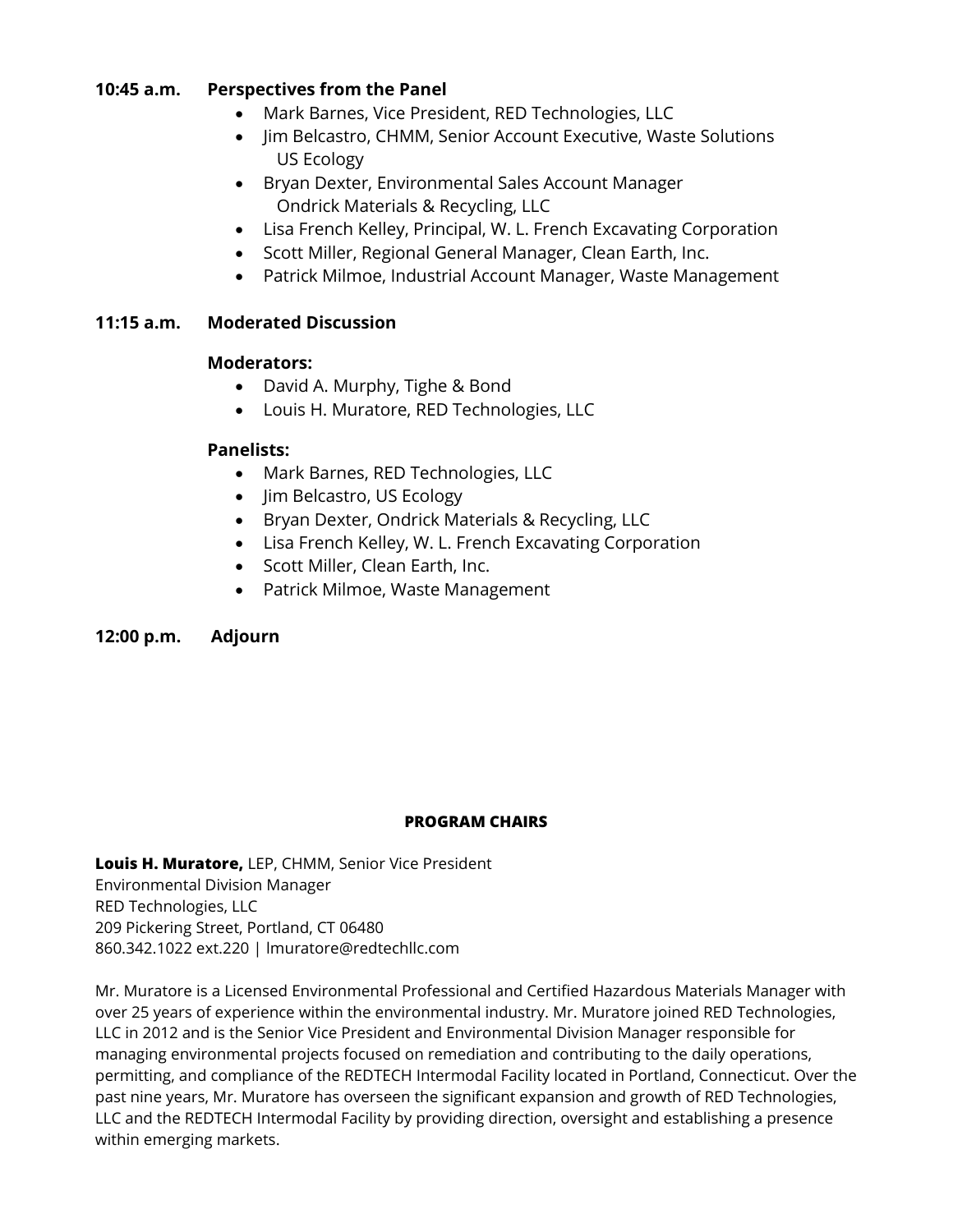#### **David A. Murphy,** P.E., Vice President

Tighe & Bond 177 Corporate Drive, Portsmouth, NH 03801 603.433.8818 | M 617.319.0447 | damurphy@tighebond.com

David Murphy is a civil environmental engineer with 34 years managing major and complex projects and a wide variety of clients. He has managed all engineering and construction for CRS in the aftermath of the 2004 Tsunami in Banda Aceh, led an Environmental Engineering firm, and managed major and complex projects for the Commissioner's office of the Massachusetts DEP for near 9 years helping to manage the environmental oversight of the \$14.5 Billion Big Dig, Quincy's Granite Links project, the Boston Harbor dredge project, and numerous other Mega projects. For twelve years he has served at Tighe & Bond as Vice President new serving as Client Service Leader for all Eastern New England municipal clients while managing over one hundred and fifty projects including Solid Waste Management, Materials Management, Renewable Energy Site/Civil, & Coastal Engineering, and works closely with Real Estate Development Market.

#### **SPEAKERS**

**Mark Barnes,** Vice President RED Technologies, LLC 173 Pickering Street, Portland, CT 06480 860.894.4605 | mbarnes@redtechllc.com

Mark Barnes is a Vice President for Red Technologies LLC, working out of the transfer and disposal facility located in Portland CT. RED provides waste transportation and/or disposal options for its clients. The Portland facility is permitted to accept, manage and transfer hazardous and nonhazardous soil and debris, asbestos containing materials, hazardous and nonhazardous drums and lab pack materials. Mark's lead role is to service and expand the base of environmental service operations throughout New England and the Tri-State area, providing cost effective and time sensitive transportation and/or disposal options to meet and exceed our client's needs.

Mark has over 20 years of experience in waste routing, project management, sales and customer service. Mark is well versed in RCRA, TSCA and DOT regulations, and assists clients with a variety of waste streams. Mark graduated from Central Connecticut State University with a B.S. Environmental Biology.

**Jim Belcastro,** CHMM, Senior Account Executive, Waste Solutions US Ecology 185 Industrial Road, Wrentham, MA 02093 508.384.6151 | M 508.965.4820 | jim.belcastro@usecology.com

Jim is a seasoned account executive with over 21 years of experience handling all types of waste transportation and disposal including non-hazardous, hazardous, chemical, controlled substances and organic waste. He is a certified hazardous materials manager with specialties in Soil Transportation and Disposal, Pharmaceutical (DEA and NON-DEA) Waste Management, Aircraft Deicing Fluid Management, Hazardous Waste Management and Consulting, Environmental Health and Safety Program Design, and Environmental Remediation/ Construction Site Management.

**Bryan Dexter,** Environmental Sales Account Manager

Ondrick Materials & Recycling, LLC 22 Industry Road, Chicopee, MA 01020 413.519.2340 | BDexter@ondrickmr.com